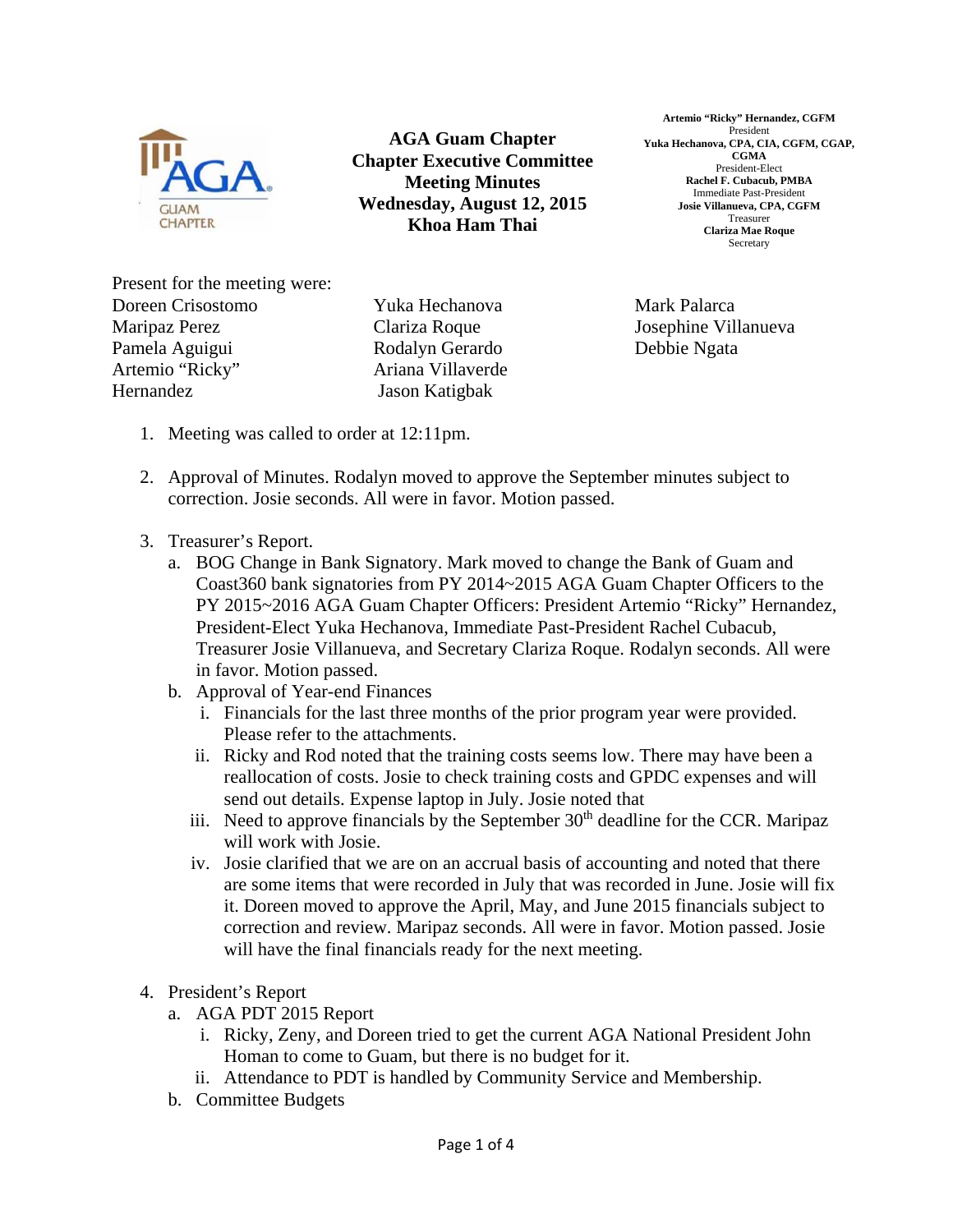- i. Approval of budget will be addressed during the September CEC Meeting.
- ii. Received budgets from Accountability, CGFM, Early Careers, Membership, Education, and Website. Need to work on Community Service budget.
- iii. Going to compile all the budgets into one document.
- iv. Need equipment to include a new camera and projector. Jason is going to donate his DSLR to AGA Guam Chapter. Only thing missing is the SD Card. The issue with AGA Guam Chapter's equipment and materials is that we don't know where things are or who has it. Suggestion to create a listing of items for certain officers to be responsible for. Ricky suggested to purchase an external hard drive because there are a lot of documents and templates that can be passed on to each President.
- c. Upcoming Events
- 5. Committee Reports:
	- a. Program Committee (Vince)
		- i. August 2015 General Membership Meeting Speaker: Dr. Robert A. Underwood. No topic confirmed yet. Maripaz suggested he discuss about Obama's Community College Plan that proposes to offer two years of tuition-free community college. Ricky noted that we should prepare with Hyatt for a huge crowd.
		- ii. September 2015 General Membership Meeting and Program for GovGuam 40 and Under: Emerging Leaders in the Government of Guam
			- 1. Also, going to include the Professor John M. Phillips Excellence in Government Accountability Award. Nominations are accepted through September  $11<sup>th</sup>$ . If you have a nomination, please let Vince know.
			- 2. There is an issue of whether it will be a luncheon or dinner. A large portion of the list are Teachers and principals and they may not be able to attend the luncheon. We are inviting everyone on the list and there is a \$2,000 budget for them, but if they want to bring someone, they will have to pay for their family. If we do dinner, we may expect 250 people. If it's a luncheon, it'll be cheaper. Maybe work with Superintendent Fernandez on the timing. It'll be a two-hour lunch. Determining the dignitaries to invited because there is representation from each level of government.
			- 3. Planning to release the 40 and Under publication. There are 100 people on the list and it will be a 70-page spread. Vince is looking for sponsors for it. Suggestion to sell it to the people who are not on the list. Planning to print 300 copies. Any questions, please forward to Vince.
		- 4. Looking at September 23<sup>rd</sup> for the September General Membership Meeting.
	- b. Education Committee (Rodalyn).
		- i. Rodalyn's new co-chair is Reginald and possibly Zeny.
		- ii. Rod inquired AGA National on how to get a hold of their webinars and present it classroom style to AGA Guam Chapter. There is an upcoming webinar of interest on Cyber Security. Hopefully to have one in September.
		- iii. Co-sponsorship with OPA on Internal Controls training in November. Expenses noted were for printing of materials.
		- iv. We should start planning the GPDC, especially in securing the speakers.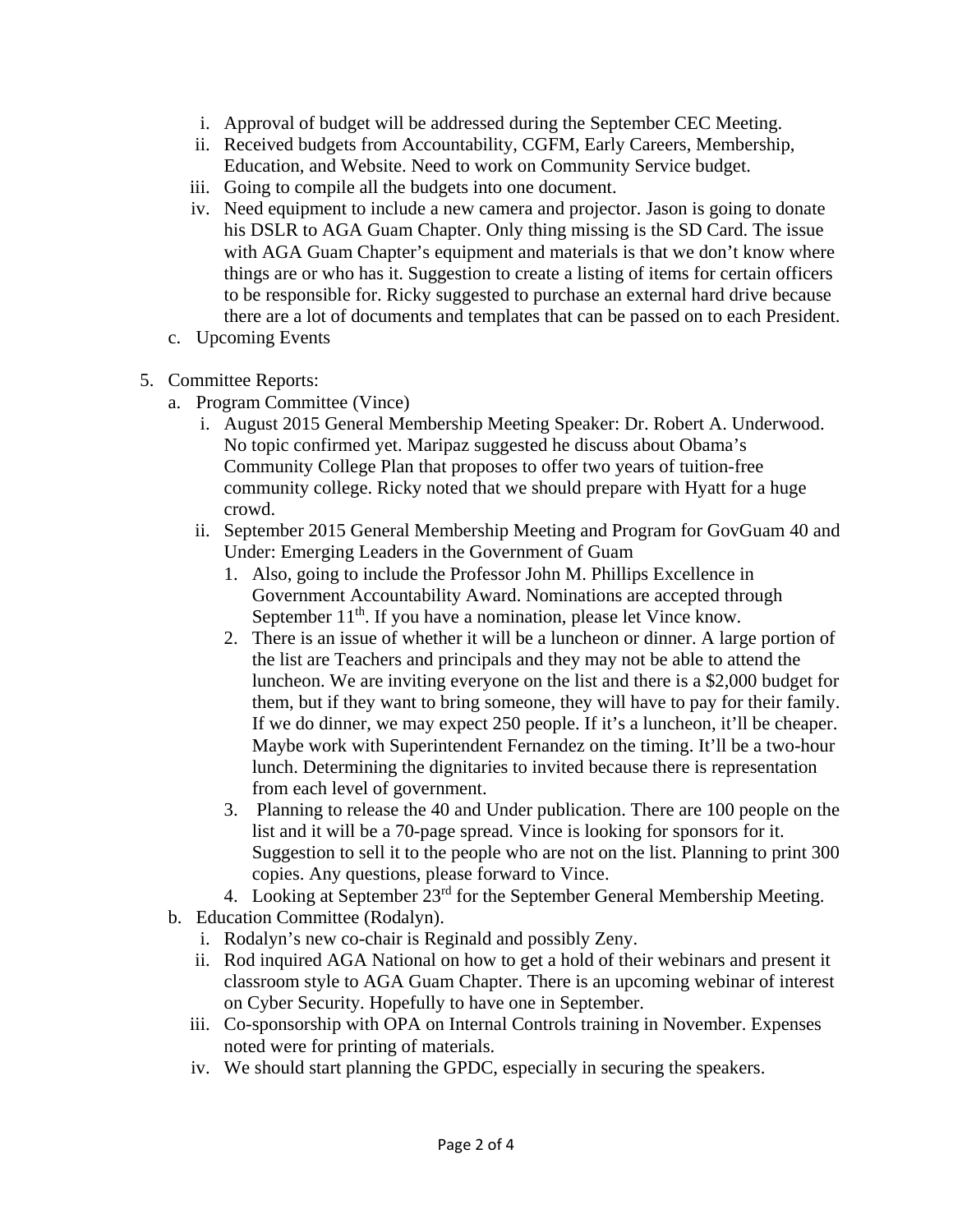- v. Grants Management training and Super Circular. If there are any other topics, please let Rodalyn know.
- vi. Jason suggested a free internal control training to market for more members.
- c. CGFM Committee.
	- i. Jojo submitted a budget. March is still CGFM month and featuring a CGFM each month in the newsletter. Program is still the same as the prior program year.
	- ii. Maripaz received inquiries of why certain agencies were not included under the pay incentives for the CGFM, CIA, CFE, and CPA. Doreen noted that GCC follows GovGuam pay plan. The law should have noted any certified individual under the General or GovGuam pay plan is eligible for it instead of noting the agencies. It was not an AGA Guam Chapter initiative. It was specifically a certification initiative. Bill Miller sent a letter noting the outstanding legislation passed by Guam legislators.
- d. Membership Committee (Jason & Debbie)
	- i. Member Anniversary Announcements. Suggested to announce the new members as well.
	- ii. Competition of bringing in the most members. One for the professionals and one for the students. Prizes are free training, partial payment of training, and partial payment of membership cost. This is a recruitment initiative.
	- iii. Milestones for 5 year, 10 year, etc. or increments of 5 years. Recognizing them with a certificate and free lunch (included in the budget). Inviting them and hoping they will attend. Integrate a picture in the newsletter.
	- iv. Ricky picked up a bunch of souvenirs from the PDT for the milestone members.
	- v. To get student members, such as JAS members, we can offer them a student rate. Need a listing of members.
- e. Early Careers Committee (Doreen)
	- i. 3rd Annual High School Essay Competition. It will start in November and end in January. Ricky will work with Lorbea and Doreen. Once theme is decided, schools will be contacted.
	- ii. Budget was submitted. She noticed that almost \$1,400 was spent last year. Is that the total including the donation? When we get the matching from the Guam Society, unsure if it's included as revenue. Ricky will clear it up with Cora. Jason noted that the students haven't submitted the costs for the mixer, but they lost the receipts. Inquired on who paid for the photo booth.
	- iii. Doreen, with Membership, will be doing the same activities.
	- iv. Jason tried to give free membership to JAS students. Doreen mentioned that a state has an AGA Student Chapter that was approved at the National level, but there is an issue of turnover. Something to consider since we have a number of JAS students. Noted that there is a Guam Community College Association of Junior Accountants.
- f. Accountability Committee (Maripaz)
	- i. Email pictures to Maripaz for the CCR. She will check with Jerrick (Historian) on pictures.
	- ii. She will work with Josie on the financials.
	- iii. Trying to get the CCR out by September  $30<sup>th</sup>$ .
	- iv. Requesting for a Co-Chair. Maybe from GWA or JAS.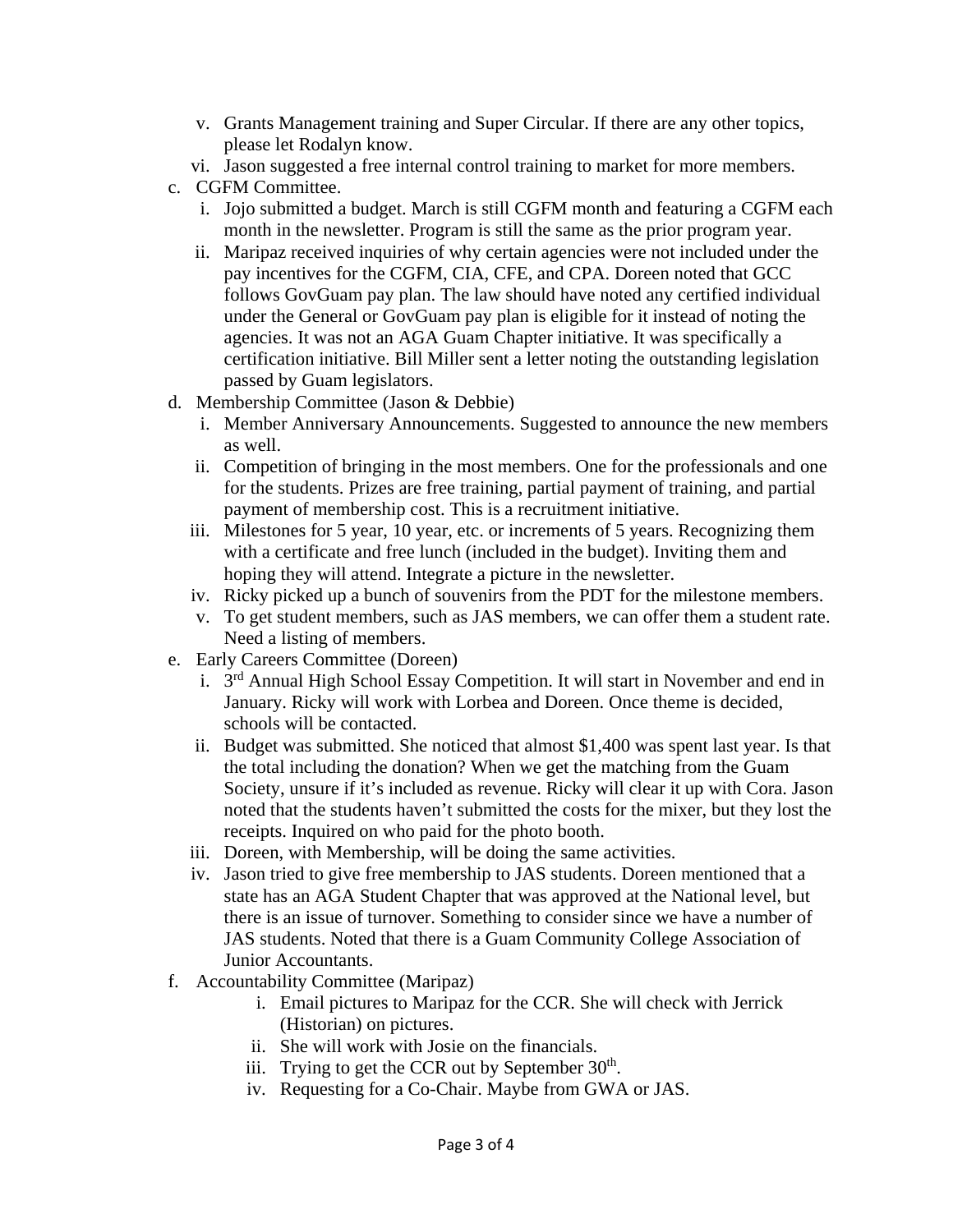- v. Maripaz wants to work with OPA on the reminder notices.
- g. By-Laws (Llewelyn)
	- i. Llewelyn submitted the By-Laws to National
- h. Community Service Committee (Frances & Ariana)
	- i. Saipan Donation for Typhoon Soudelor Relief. Frances will coordinate collecting donations and she has water from the 5K. Unsure of who to provide the donation. Maybe provide it to Red Cross or AGA Saipan Chapter. Maripaz moved to donate \$1,000 plus member donations for Typhoon Soudelor Relief. Pam seconds. All were in favor. Motion passed. Donation will be made to the NMI Red Cross. See Ariana or Frances for any non-monetary donations.
	- ii. Budget was submitted.
- i. Newsletter & Website Committee (Ricky). Website is updated. Matt isn't comfortable with Mail Chimp yet, which is why it's in .pdf.
- j. Scholarship Committee (Pam). Committee needs to revisit the eligibility criteria due to an individual who was at GCC, but went to UOG. Once the criteria is tweaked, a budget will be provided. For next CEC, consider a book scholarship of \$500 for accounting students.
- k. Awards Committee. Set-up a committee for National Awards by end of the year.
- 6. Other Matters
	- a. Hyatt extension for the General Membership meetings.
	- b. PDT Raffle. Doreen moved that no less than two members to attend the PDT for the raffle plus President-Elect. Jason seconds. All in favor. Motion passed. If anyone wins a Chapter Service award, subject to discussion. Budget would be \$4,000 per person to include ticket, registration and per diem of \$25 a day.
- 7. Adjourn Meeting. Meeting adjourned at 1:12 pm.

Minutes prepared by: /s/ Clariza Roque AGA – Guam Chapter Secretary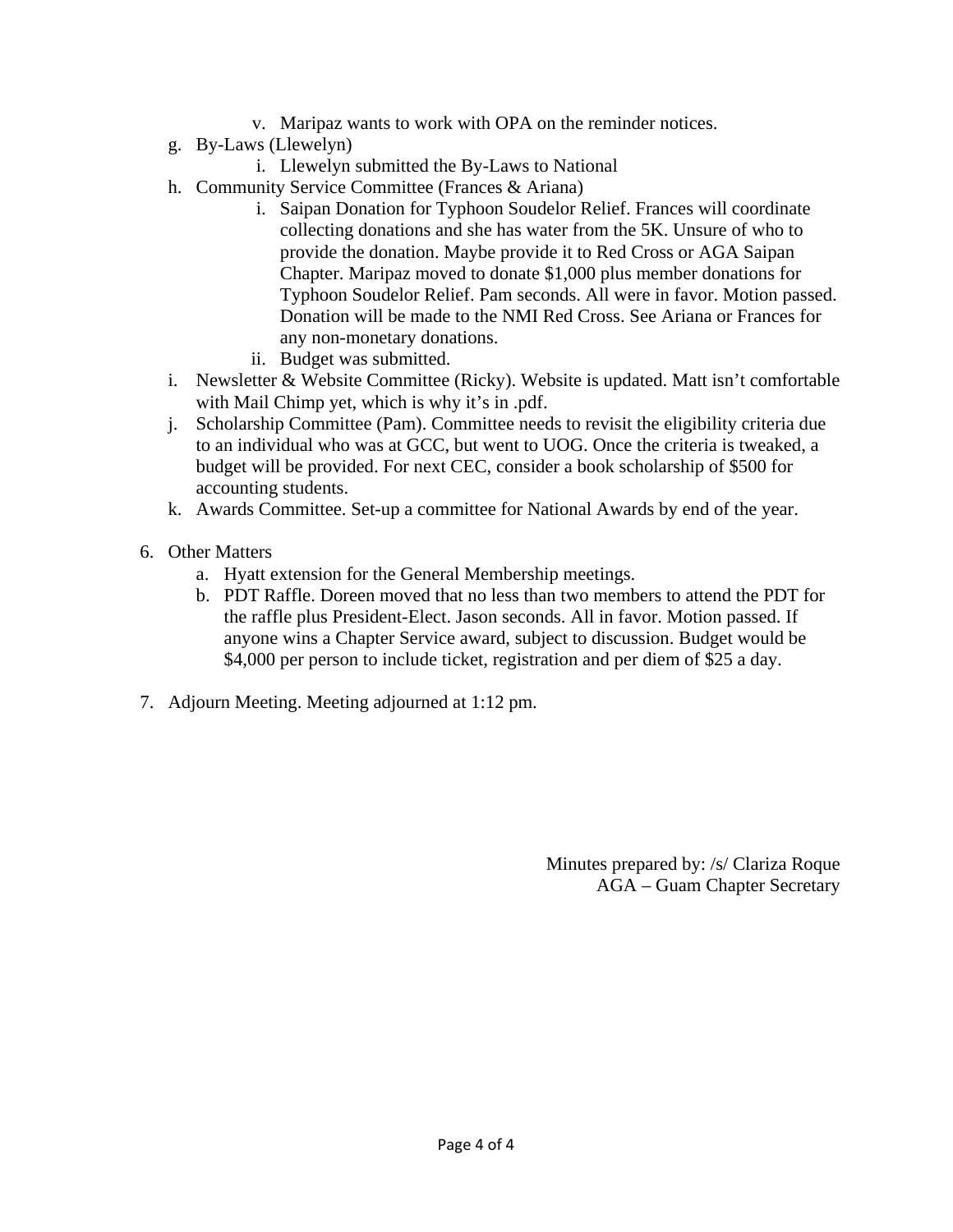#### ASSOCIATION OF GOVERNMENT ACCOUNTANTS **GUAM CHAPTER**

#### **Statement of Financial Position** As of April 30, 2015

|        |                                         |               | <b>Chapter</b><br>Fund |   | <b>Community</b><br><b>Service Fund</b> | <b>Professional</b><br><b>Development Fund</b> |                | Total |         |
|--------|-----------------------------------------|---------------|------------------------|---|-----------------------------------------|------------------------------------------------|----------------|-------|---------|
| Assets |                                         |               |                        |   |                                         |                                                |                |       |         |
|        | Petty Cash                              | \$            | 100                    |   |                                         |                                                |                | S     | 100     |
|        | Cash in bank                            | S             | $(489)$ \$             |   | 13,424                                  | S                                              | 12,218         | S     | 25,153  |
|        | Coast360                                | S             | 1,276                  |   |                                         | S                                              | 28,800         | S     | 30,076  |
|        | Accounts receivable, net                | S             | 1,234                  |   |                                         | S                                              | 285            | S     | 1,519   |
|        | Deposit                                 |               |                        |   |                                         |                                                |                | S     |         |
|        | <b>Undeposited Funds</b>                |               |                        |   |                                         |                                                |                | S     |         |
|        | Equipment - Laptop                      | S             | 449                    |   |                                         |                                                |                | S     | 449     |
|        | <b>Total assets</b>                     | $\mathcal{S}$ | 2,570                  | S | 13,424 \$                               |                                                | 41,303         | S     | 57,297  |
|        | Liabilities and net assets              |               |                        |   |                                         |                                                |                |       |         |
|        | Liabilities                             |               |                        |   |                                         |                                                |                |       |         |
|        | Accounts payable                        |               | 580                    |   |                                         |                                                |                |       | 580     |
|        | Deferred revenue                        |               |                        |   |                                         |                                                |                |       |         |
|        | Other liabilities                       |               |                        |   |                                         |                                                |                |       |         |
|        | <b>Total</b> liabilities                |               | 580                    |   | ÷                                       |                                                | $\overline{a}$ |       | 580     |
|        | Net assets                              |               |                        |   |                                         |                                                |                |       |         |
|        | Earmarked                               |               |                        |   |                                         |                                                |                |       |         |
|        | Education                               |               |                        |   |                                         |                                                | 5,405          |       | 5,405   |
|        | Accountability                          |               |                        |   |                                         |                                                | 500            |       | 500     |
|        | <b>CGFM</b>                             |               |                        |   |                                         |                                                | 3.328          |       | 3.328   |
|        | Community Service                       |               |                        |   | 47                                      |                                                |                |       | 47      |
|        | Scholarships                            |               |                        |   | 1,000                                   |                                                |                |       | 1,000   |
|        | Early Careers                           |               |                        |   |                                         |                                                | 1,321          |       | 1,321   |
|        | Chapter Admin                           |               | (1,920)                |   |                                         |                                                |                |       | (1,920) |
|        | Unrestricted                            |               | 3,911                  |   | 12,377                                  |                                                | 30,748         |       | 47,036  |
|        | Total net assets                        |               | 1,990                  |   | 13,424                                  |                                                | 41,303         |       | 56,717  |
|        | <b>Total liabilities and net assets</b> | S             | 2.570                  | S | 13.424                                  | S                                              | 41.303         | S     | 57,297  |

 $\bar{\kappa}$ 

TH

**GUAM**<br>CHAPTER

iA.

#### **Statement of Activities** For the month ended April 30, 2015

 $1035$ 

|                 |                                        |                   | <b>Chapter</b><br>Fund |           | <b>Community</b><br><b>Service Fund</b> |               | Professional<br><b>Development Fund</b> |                         | Total        |          | <b>TO MORTHS</b><br><b>Ended</b><br>04/30/15 |
|-----------------|----------------------------------------|-------------------|------------------------|-----------|-----------------------------------------|---------------|-----------------------------------------|-------------------------|--------------|----------|----------------------------------------------|
| Revenues        |                                        |                   |                        |           |                                         |               |                                         |                         |              |          |                                              |
|                 | Training                               |                   |                        |           |                                         |               |                                         | $\mathcal{S}$           |              | \$       | 50,783                                       |
|                 | Luncheon collections                   | $\mathbb S$       | 774                    |           |                                         |               |                                         | S                       | 774          | Ś        | 5,065                                        |
|                 | Chapter dues                           | S                 | 260                    |           |                                         |               |                                         | S                       | 260          |          | 848                                          |
|                 | 5k run                                 |                   |                        |           |                                         |               |                                         | S                       |              |          | 9,740                                        |
|                 | Donations                              |                   |                        |           |                                         |               |                                         | S                       |              |          | 500                                          |
|                 | Other income                           |                   |                        |           |                                         |               |                                         | S                       |              |          | 1,635                                        |
|                 | <b>Total revenues</b>                  | S                 | $1,034$ \$             |           |                                         | S             |                                         | $\mathbb S$             | 1,034        | S        | 68,570                                       |
|                 |                                        |                   |                        |           |                                         |               |                                         |                         |              |          |                                              |
| <b>Expenses</b> |                                        |                   |                        |           |                                         |               |                                         | $\mathbb S$             |              |          |                                              |
|                 | Training costs                         | $\mathbb{S}$      |                        |           |                                         |               |                                         | \$                      | 1,298        | \$<br>Ś  | 25,770                                       |
|                 | Membership luncheon<br><b>CGFM</b>     |                   | 1,298                  |           |                                         |               |                                         | \$                      |              | Ś        | 9,009                                        |
|                 |                                        |                   |                        |           | 4,000                                   |               |                                         | \$                      | 4,000        |          | 1,132<br>4,000                               |
|                 | Scholarships<br>Donations              |                   |                        | $\$$<br>S | 500                                     |               |                                         | S                       | 500          | Ś        |                                              |
|                 |                                        |                   |                        |           |                                         |               |                                         | S                       |              |          | 1,500<br>453                                 |
|                 | Community Service Activities<br>5k run |                   |                        |           |                                         |               |                                         | S                       |              | \$<br>\$ |                                              |
|                 | <b>PDC</b>                             |                   |                        |           |                                         |               |                                         | \$                      |              | \$       | 1,933<br>8,411                               |
|                 | <b>Bad</b> debts                       |                   |                        |           |                                         |               |                                         | S                       |              |          | 500                                          |
|                 |                                        |                   | 99                     |           |                                         |               |                                         | S                       | 99           | Ś        | 839                                          |
|                 | Other expenses                         | S<br>$\mathbb{S}$ | 1,397                  | S         | 4,500 \$                                |               |                                         | $\overline{\mathbb{S}}$ | 5,897        | S        | 53,547                                       |
|                 | <b>Total expenses</b>                  |                   |                        |           |                                         |               |                                         |                         |              |          |                                              |
|                 | Increase (decrease) in net assets      | $\mathbb{S}$      | $(363)$ \$             |           | $(4,500)$ \$                            |               |                                         | $\mathbb S$             | $(4,863)$ \$ |          | 15,023                                       |
|                 | Fund transfer                          | $\mathbb{S}$      |                        | S         |                                         | S.            |                                         | S                       |              | S        |                                              |
|                 | Net assets at beginning of period      | $\mathbb{S}$      | 2,354                  | S         | 17,925                                  | ${\mathbb S}$ | 41,302                                  | $\mathbb S$             | 61,581       | \$       | 41,694                                       |
|                 | <b>Ending net assets</b>               | $\mathbf{s}$      | 1,991                  | S         | 13,425                                  | S             | 41,302                                  | S                       | 56,717       | S        | 56,717                                       |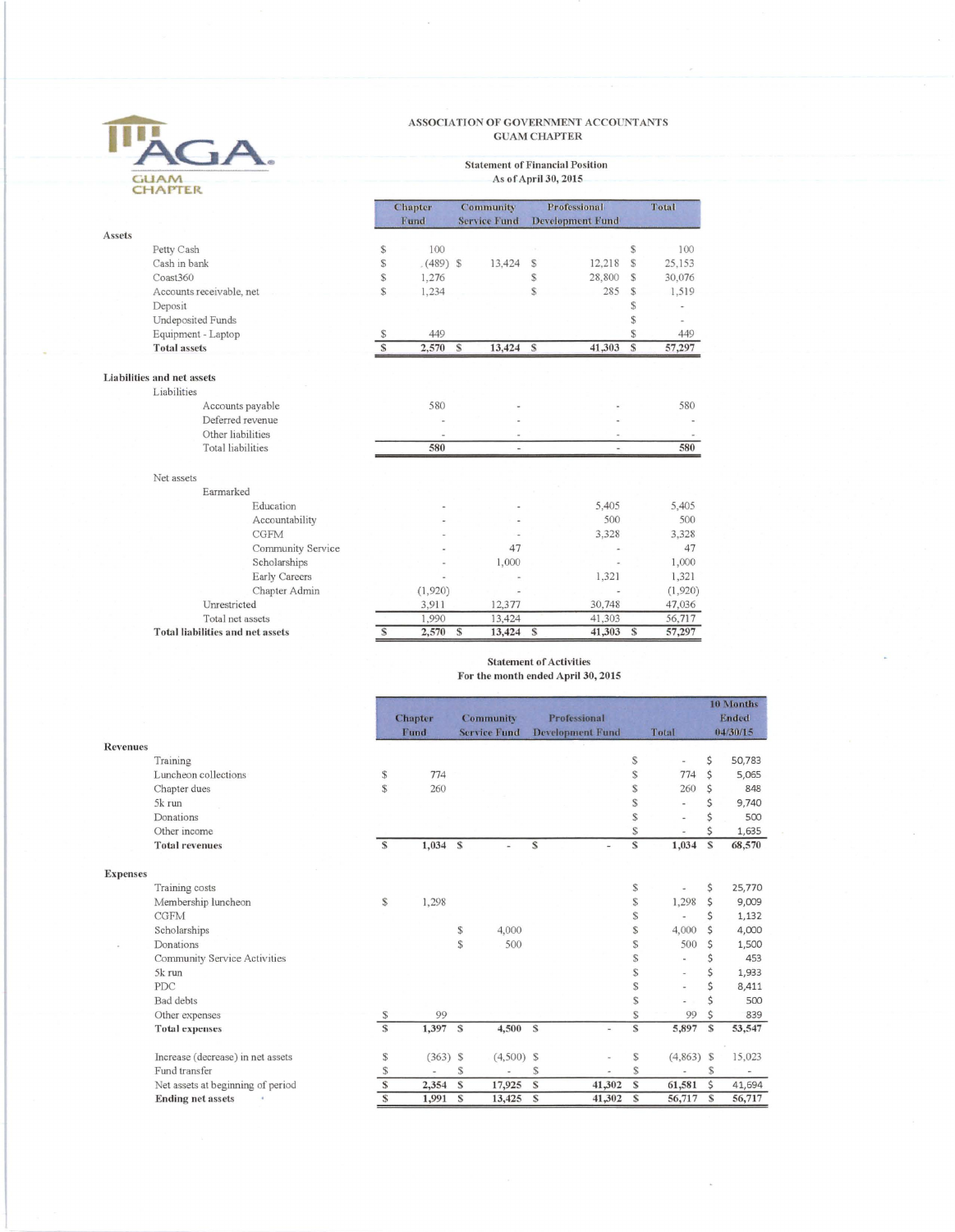### TH GA. **GUAM**<br>CHAPTER

#### ASSOCIATION OF GOVERNMENT ACCOUNTANTS **GUAM CHAPTER**

# Statement of Financial Position<br>As of May 31, 2015

|        |                                         |   | <b>Community</b><br><b>Chapter</b> |                         |                          | Professional  | Total                    |    |         |
|--------|-----------------------------------------|---|------------------------------------|-------------------------|--------------------------|---------------|--------------------------|----|---------|
|        |                                         |   | Fund                               |                         | <b>Service Fund</b>      |               | <b>Development Fund</b>  |    |         |
| Assets |                                         |   |                                    |                         |                          |               |                          |    |         |
|        | Petty Cash                              | S | 100                                |                         |                          |               |                          | S  | 100     |
|        | Cash in bank                            | S | $(1,479)$ \$                       |                         | 14,369                   | $\mathcal{S}$ | 12,503                   | S  | 25,393  |
|        | Coast360                                | S | 1,276                              |                         |                          | S             | 28,800                   | S  | 30,076  |
|        | Accounts receivable, net                | S | 1,304                              |                         |                          |               |                          | S  | 1,304.  |
|        | Deposit                                 |   |                                    |                         |                          |               |                          | \$ |         |
|        | <b>Undeposited Funds</b>                | S | 408                                |                         |                          |               |                          | S  | 408     |
|        | Equipment - Laptop                      | S | 449                                |                         |                          |               |                          | S  | 449     |
|        | <b>Total assets</b>                     | S | 2,058                              | $\mathcal{S}$           | 14,369                   | S             | 41,303                   | S  | 57,730  |
|        | <b>Liabilities and net assets</b>       |   |                                    |                         |                          |               |                          |    |         |
|        | Liabilities                             |   |                                    |                         |                          |               |                          |    |         |
|        | Accounts payable                        |   | 580                                |                         |                          |               |                          |    | 580     |
|        | Deferred revenue                        |   |                                    |                         |                          |               |                          |    |         |
|        | Other liabilities                       |   |                                    |                         |                          |               |                          |    |         |
|        | <b>Total</b> liabilities                |   | 580                                |                         | $\overline{\phantom{a}}$ |               | $\overline{\phantom{a}}$ |    | 580     |
|        | Net assets                              |   |                                    |                         |                          |               |                          |    |         |
|        | Earmarked                               |   |                                    |                         |                          |               |                          |    |         |
|        | Education                               |   |                                    |                         |                          |               | 5.405                    |    | 5,405   |
|        | Accountability                          |   |                                    |                         |                          |               | 500                      |    | 500     |
|        | <b>CGFM</b>                             |   |                                    |                         |                          |               | 3,328                    |    | 3.328   |
|        | Community Service                       |   |                                    |                         | 47                       |               |                          |    | 47      |
|        | Scholarships                            |   |                                    |                         | 1,000                    |               |                          |    | 1,000   |
|        | Early Careers                           |   |                                    |                         |                          |               | 1,321                    |    | 1,321   |
|        |                                         |   |                                    |                         |                          |               |                          |    |         |
|        | Chapter Admin<br>Unrestricted           |   | (2,910)                            |                         |                          |               |                          |    | (2,910) |
|        |                                         |   | 4,389                              |                         | 13,322                   |               | 30,748                   |    | 48,459  |
|        | Total net assets                        |   | 1,478                              |                         | 14,369                   |               | 41,303                   |    | 57,150  |
|        | <b>Total liabilities and net assets</b> | S | 2,058                              | $\overline{\mathbf{s}}$ | 14,369                   | S             | 41,303                   | S  | 57,730  |

#### **Statement of Activities** For the month ended May 31, 2015

|                 |                                   |                | <b>Chapter</b><br>Fund |               | <b>Community</b><br><b>Service Fund</b> |              | Professional<br><b>Development Fund</b> |                         | Total           |                    | 11 Months<br>Ended<br>05/31/15 |
|-----------------|-----------------------------------|----------------|------------------------|---------------|-----------------------------------------|--------------|-----------------------------------------|-------------------------|-----------------|--------------------|--------------------------------|
| <b>Revenues</b> |                                   |                |                        |               |                                         |              |                                         |                         |                 |                    |                                |
|                 | Training                          |                |                        |               |                                         |              |                                         | S                       |                 | \$                 | 50,783                         |
|                 | Luncheon collections              | S              | 478                    |               |                                         |              |                                         | S                       | 478             | $\mathsf{\dot{S}}$ | 5,543                          |
|                 | Chapter dues                      |                |                        |               |                                         |              |                                         | \$                      |                 | Ś                  | 848                            |
|                 | 5k run                            |                |                        | ${\mathbb S}$ | 1,100                                   |              |                                         | ${\mathbb S}$           | 1,100           | Ś                  | 10,840                         |
|                 | Donations                         |                |                        |               |                                         |              |                                         | \$                      |                 | Ś                  | 500                            |
|                 | Other income                      |                |                        |               |                                         |              |                                         | \$                      |                 | Ś                  | 1,635                          |
|                 | <b>Total revenues</b>             | $\mathbf S$    | 478                    | $\mathbf{s}$  | 1,100 S                                 |              |                                         | $\mathbb S$             | 1,578           | S                  | 70,148                         |
|                 |                                   |                |                        |               |                                         |              |                                         |                         |                 |                    |                                |
| <b>Expenses</b> |                                   |                |                        |               |                                         |              |                                         |                         |                 |                    |                                |
|                 | Training costs                    |                |                        |               |                                         |              |                                         | \$                      |                 | \$                 | 25,770                         |
|                 | Membership luncheon               | $\mathbb{S}$   | 990                    |               |                                         |              |                                         | S                       | 990             | \$                 | 9,999                          |
|                 | <b>CGFM</b>                       |                |                        |               |                                         |              |                                         | S                       |                 | \$                 | 1,132                          |
|                 | Scholarships                      |                |                        |               |                                         |              |                                         | \$                      |                 | \$                 | 4,000                          |
|                 | Donations                         |                |                        |               |                                         |              |                                         | \$                      | $\qquad \qquad$ | \$                 | 1,500                          |
|                 | Community Service Activities      |                |                        |               |                                         |              |                                         | S                       |                 | Ś                  | 453                            |
|                 | 5k run                            |                |                        | $\mathbb{S}$  | 155                                     |              |                                         | \$                      | 155             | Ś                  | 2,088                          |
|                 | <b>PDC</b>                        |                |                        |               |                                         |              |                                         | \$                      |                 | \$                 | 8,411                          |
|                 | <b>Bad</b> debts                  |                |                        |               |                                         |              |                                         | S                       |                 |                    | 500                            |
|                 | Other expenses                    |                |                        |               |                                         |              |                                         | \$                      |                 | Ś                  | 839                            |
|                 | <b>Total expenses</b>             | S              | 990                    | s             | 155                                     | S            | $\overline{\phantom{a}}$                | $\overline{\mathbb{S}}$ | 1,145           | S                  | 54,692                         |
|                 | Increase (decrease) in net assets | $\mathbb{S}$   | $(512)$ \$             |               | 945                                     | S            |                                         | \$                      | 433             | \$                 | 15,456                         |
|                 | Fund transfer                     | S              |                        | $\mathbb{S}$  |                                         | S            |                                         | \$                      |                 | <sup>\$</sup>      |                                |
|                 | Net assets at beginning of period | $\overline{s}$ | 1,991                  | S             | 13,425                                  | $\mathbf{s}$ | 41,302                                  | $\mathbf{s}$            | 56,717          | \$                 | 41,694                         |
|                 | <b>Ending net assets</b>          | $\overline{s}$ | 1,479                  | S             | 14,370                                  | S            | 41,302                                  | S                       | 57,150          | S                  | 57,150                         |